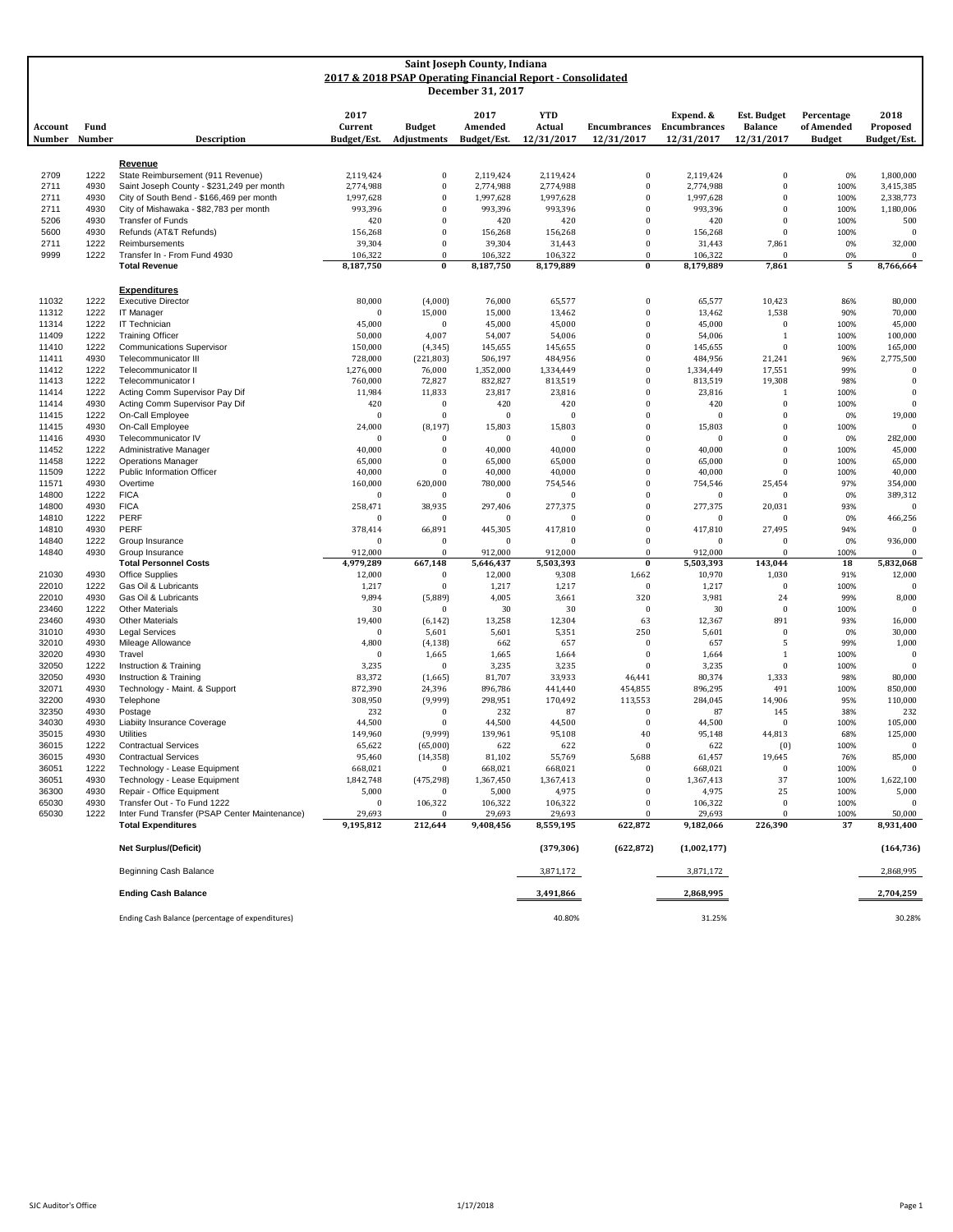| Saint Joseph County, Indiana<br>2017 & 2018 PSAP Operating Financial Report - By Fund<br>December 31, 2017 |                                                                                                                        |                                             |                                                              |                                                     |                                                |                                                      |                                                |                                                    |                                           |                                                    |
|------------------------------------------------------------------------------------------------------------|------------------------------------------------------------------------------------------------------------------------|---------------------------------------------|--------------------------------------------------------------|-----------------------------------------------------|------------------------------------------------|------------------------------------------------------|------------------------------------------------|----------------------------------------------------|-------------------------------------------|----------------------------------------------------|
| Account<br>Number                                                                                          | <b>Description</b>                                                                                                     | 2017<br>Current<br>Budget/Est.              | <b>Budget</b><br><b>Adjustments</b>                          | 2017<br>Amended<br>Budget/Est.                      | <b>YTD</b><br>Actual<br>12/31/2017             | <b>Encumbrances</b><br>12/31/2017                    | Expend. &<br><b>Encumbrances</b><br>12/31/2017 | <b>Est. Budget</b><br><b>Balance</b><br>12/31/2017 | Percentage<br>of Amended<br><b>Budget</b> | 2018<br>Proposed<br>Budget/Est.                    |
|                                                                                                            | Fund 1222 - Statewide 911 Fund                                                                                         |                                             |                                                              |                                                     |                                                |                                                      |                                                |                                                    |                                           |                                                    |
| 2709<br>2711<br>9999                                                                                       | Revenue<br>State Reimbursement (911 Revenue)<br>Reimbursements<br>Transfer In - From Fund 4930<br><b>Total Revenue</b> | 2,119,424<br>39,304<br>106,322<br>2,265,050 | $\boldsymbol{0}$<br>$\mathbf{0}$<br>$\mathbf{0}$<br>$\bf{0}$ | 2,119,424<br>39,304<br>106,322<br>2,265,050         | 2,119,424<br>31,443<br>106,322<br>2,257,189    | $\bf{0}$<br>$\bf{0}$<br>$\Omega$<br>$\bf{0}$         | 2,119,424<br>31,443<br>106,322<br>2,257,189    | $\Omega$<br>7,861<br>$\Omega$<br>7,861             | 0%<br>0%<br>0%<br>0%                      | 1,800,000<br>32,000<br>$\mathbf{0}$<br>1,832,000   |
| 11032<br>11312<br>11314                                                                                    | <b>Expenditures</b><br><b>Executive Director</b><br><b>IT Manager</b><br>IT Technician                                 | 80,000<br>$\mathbf{0}$<br>45,000            | (4,000)<br>15.000<br>$\theta$                                | 76,000<br>15,000<br>45,000                          | 65,577<br>13,462<br>45,000                     | $\bf{0}$<br>$\bf{0}$<br>$\theta$                     | 65,577<br>13,462<br>45,000                     | 10,423<br>1,538<br>$\bf{0}$                        | 86%<br>90%<br>100%                        | 80,000<br>70,000<br>45,000                         |
| 11409<br>11410<br>11412<br>11413                                                                           | <b>Training Officer</b><br><b>Communications Supervisor</b><br>Telecommunicator II<br>Telecommunicator I               | 50,000<br>150,000<br>1,276,000<br>760,000   | 4,007<br>(4, 345)<br>76,000<br>72,827                        | 54,007<br>145,655<br>1,352,000<br>832,827           | 54,006<br>145,655<br>1,334,449<br>813,519      | $\Omega$<br>$\Omega$<br>$\Omega$<br>$\Omega$         | 54,006<br>145,655<br>1,334,449<br>813,519      | 1<br>$\theta$<br>17,551<br>19,308                  | 100%<br>100%<br>99%<br>98%                | 100,000<br>165,000<br>$\mathbf{0}$<br>$\mathbf{0}$ |
| 11414<br>11415<br>11452<br>11458                                                                           | Acting Comm Supervisor Pay Dif<br>On-Call Employee<br>Administrative Manager<br><b>Operations Manager</b>              | 11,984<br>$\mathbf{0}$<br>40,000<br>65,000  | 11,833<br>$\theta$<br>$\theta$<br>$\Omega$                   | 23,817<br>$\mathbf{0}$<br>40,000<br>65,000          | 23,816<br>$\mathbf{0}$<br>40,000<br>65,000     | $\mathbf{0}$<br>$\bf{0}$<br>$\bf{0}$<br>$\Omega$     | 23,816<br>$\theta$<br>40,000<br>65,000         | $\mathbf{1}$<br>$\theta$<br>$\theta$<br>$\theta$   | 100%<br>0%<br>100%<br>100%                | $\Omega$<br>19,000<br>45,000<br>65,000             |
| 11509<br>14800<br>14810<br>14840                                                                           | Public Information Officer<br><b>FICA</b><br>PERF<br>Group Insurance                                                   | 40,000<br>$\theta$<br>$\theta$<br>$\theta$  | $\Omega$<br>$\theta$<br>$\Omega$<br>$\Omega$                 | 40,000<br>$\pmb{0}$<br>$\mathbf{0}$<br>$\mathbf{0}$ | 40,000<br>$\theta$<br>$\theta$<br>$\mathbf{0}$ | $\mathbf{0}$<br>$\theta$<br>$\Omega$<br>$\mathbf{0}$ | 40,000<br>$\Omega$<br>$\Omega$<br>$\mathbf{0}$ | $\Omega$<br>$\Omega$<br>$\Omega$<br>$\theta$       | 100%<br>0%<br>0%<br>0%                    | 40,000<br>389,312<br>466,256<br>936,000            |
| 22010<br>23460<br>32050<br>36015                                                                           | Gas Oil & Lubricants<br><b>Other Materials</b><br>Instruction & Training<br><b>Contractual Services</b>                | 1,217<br>30<br>3,235<br>65,622              | $\theta$<br>$\theta$<br>$\bf{0}$<br>(65,000)                 | 1,217<br>30<br>3,235<br>622                         | 1,217<br>30<br>3,235<br>622                    | $\bf{0}$<br>$\theta$<br>$\mathbf{0}$<br>$\mathbf{0}$ | 1,217<br>30<br>3,235<br>622                    | $\theta$<br>$\theta$<br>$\theta$<br>(0)            | 100%<br>100%<br>100%<br>100%              | $\mathbf{0}$<br>$\theta$<br>$\Omega$<br>$\theta$   |
| 36051<br>65030                                                                                             | Technology - Lease Equipment<br>Inter Fund Transfer (PSAP Center Maintenance)<br><b>Total Expenditures</b>             | 668,021<br>29,693<br>3,285,801              | $\bf{0}$<br>$\Omega$<br>106.322                              | 668,021<br>29,693<br>3,392,123                      | 668,021<br>29,693<br>3,343,301                 | $\theta$<br>$\Omega$<br>$\bf{0}$                     | 668,021<br>29,693<br>3,343,301                 | $\theta$<br>$\Omega$<br>48,823                     | 100%<br>100%<br>99%                       | $\Omega$<br>50,000<br>2,470,568                    |
|                                                                                                            | <b>Net Surplus/(Deficit)</b>                                                                                           |                                             |                                                              |                                                     | (1,086,112)                                    | $\bf{0}$                                             | (1,086,112)                                    |                                                    |                                           | (638, 568)                                         |
|                                                                                                            | Beginning Cash Balance                                                                                                 |                                             |                                                              |                                                     | 3,715,805                                      |                                                      | 3,715,805                                      |                                                    |                                           | 2,629,693                                          |
|                                                                                                            | Ending Cash Balance (net of outstanding encumbrances)                                                                  |                                             |                                                              |                                                     | 2,629,693                                      |                                                      | 2,629,693                                      |                                                    |                                           | 1,991,125                                          |

## **Fund 4930 - Dispatch Operating Fund**

| Saint Joseph County - \$231,249 per month<br>2.774.988<br>2711<br>2,774,988<br>$\boldsymbol{0}$<br>2,774,988<br>$\mathbf{0}$<br>2,774,988<br>0<br>100%<br>City of South Bend - \$166,469 per month<br>2711<br>1,997,628<br>$\mathbf{0}$<br>1,997,628<br>1,997,628<br>$\mathbf{0}$<br>1,997,628<br>$\mathbf{0}$<br>100%<br>993,396<br>2711<br>City of Mishawaka - \$82,783 per month<br>993,396<br>$\mathbf{0}$<br>993,396<br>$\mathbf{0}$<br>993,396<br>$\bf{0}$<br>100%<br>$\mathbf{0}$<br><b>Transfer of Funds</b><br>420<br>420<br>420<br>$\bf{0}$<br>420<br>$\bf{0}$<br>5206<br>100%<br>5600<br>Refunds (AT&T Refunds)<br>156,268<br>$\mathbf{0}$<br>156,268<br>156,268<br>$\bf{0}$<br>156,268<br>$\Omega$<br>100%<br>5,922,700<br><b>Total Revenue</b><br>5,922,700<br>$\bf{0}$<br>5,922,700<br>5,922,700<br>$\bf{0}$<br>$\bf{0}$<br>100%<br><b>Expenditures</b><br>Telecommunicator III<br>728,000<br>(221, 803)<br>506,197<br>484,956<br>$\bf{0}$<br>484,956<br>21,241<br>11411<br>96%<br>Acting Comm Supervisor Pay Dif<br>420<br>420<br>420<br>$\mathbf{0}$<br>420<br>$\bf{0}$<br>100%<br>11414<br>$\bf{0}$<br>On-Call Employee<br>15,803<br>24,000<br>(8, 197)<br>15,803<br>15,803<br>$\mathbf{0}$<br>$\bf{0}$<br>100%<br>11415<br>Telecommunicator IV<br>$\Omega$<br>$\Omega$<br>$\Omega$<br>0%<br>11416<br>$\Omega$<br>$\Omega$<br>$\theta$<br>$\Omega$<br>11571<br>Overtime<br>160,000<br>620,000<br>780,000<br>754,546<br>754,546<br>25,454<br>97%<br>$\theta$<br>14800<br><b>FICA</b><br>258,471<br>38,935<br>297,406<br>277,375<br>$\Omega$<br>277,375<br>20,031<br>93%<br>PERF<br>378,414<br>66,891<br>445,305<br>417,810<br>$\theta$<br>417,810<br>27,495<br>94%<br>14810 |                  |
|---------------------------------------------------------------------------------------------------------------------------------------------------------------------------------------------------------------------------------------------------------------------------------------------------------------------------------------------------------------------------------------------------------------------------------------------------------------------------------------------------------------------------------------------------------------------------------------------------------------------------------------------------------------------------------------------------------------------------------------------------------------------------------------------------------------------------------------------------------------------------------------------------------------------------------------------------------------------------------------------------------------------------------------------------------------------------------------------------------------------------------------------------------------------------------------------------------------------------------------------------------------------------------------------------------------------------------------------------------------------------------------------------------------------------------------------------------------------------------------------------------------------------------------------------------------------------------------------------------------------------------------------------------------------------------------------|------------------|
|                                                                                                                                                                                                                                                                                                                                                                                                                                                                                                                                                                                                                                                                                                                                                                                                                                                                                                                                                                                                                                                                                                                                                                                                                                                                                                                                                                                                                                                                                                                                                                                                                                                                                             | 3,415,385        |
|                                                                                                                                                                                                                                                                                                                                                                                                                                                                                                                                                                                                                                                                                                                                                                                                                                                                                                                                                                                                                                                                                                                                                                                                                                                                                                                                                                                                                                                                                                                                                                                                                                                                                             | 2,338,773        |
|                                                                                                                                                                                                                                                                                                                                                                                                                                                                                                                                                                                                                                                                                                                                                                                                                                                                                                                                                                                                                                                                                                                                                                                                                                                                                                                                                                                                                                                                                                                                                                                                                                                                                             | 1,180,006        |
|                                                                                                                                                                                                                                                                                                                                                                                                                                                                                                                                                                                                                                                                                                                                                                                                                                                                                                                                                                                                                                                                                                                                                                                                                                                                                                                                                                                                                                                                                                                                                                                                                                                                                             | 500              |
|                                                                                                                                                                                                                                                                                                                                                                                                                                                                                                                                                                                                                                                                                                                                                                                                                                                                                                                                                                                                                                                                                                                                                                                                                                                                                                                                                                                                                                                                                                                                                                                                                                                                                             | $\boldsymbol{0}$ |
|                                                                                                                                                                                                                                                                                                                                                                                                                                                                                                                                                                                                                                                                                                                                                                                                                                                                                                                                                                                                                                                                                                                                                                                                                                                                                                                                                                                                                                                                                                                                                                                                                                                                                             | 6,934,664        |
|                                                                                                                                                                                                                                                                                                                                                                                                                                                                                                                                                                                                                                                                                                                                                                                                                                                                                                                                                                                                                                                                                                                                                                                                                                                                                                                                                                                                                                                                                                                                                                                                                                                                                             |                  |
|                                                                                                                                                                                                                                                                                                                                                                                                                                                                                                                                                                                                                                                                                                                                                                                                                                                                                                                                                                                                                                                                                                                                                                                                                                                                                                                                                                                                                                                                                                                                                                                                                                                                                             | 2,775,500        |
|                                                                                                                                                                                                                                                                                                                                                                                                                                                                                                                                                                                                                                                                                                                                                                                                                                                                                                                                                                                                                                                                                                                                                                                                                                                                                                                                                                                                                                                                                                                                                                                                                                                                                             |                  |
|                                                                                                                                                                                                                                                                                                                                                                                                                                                                                                                                                                                                                                                                                                                                                                                                                                                                                                                                                                                                                                                                                                                                                                                                                                                                                                                                                                                                                                                                                                                                                                                                                                                                                             | $\theta$         |
|                                                                                                                                                                                                                                                                                                                                                                                                                                                                                                                                                                                                                                                                                                                                                                                                                                                                                                                                                                                                                                                                                                                                                                                                                                                                                                                                                                                                                                                                                                                                                                                                                                                                                             | 282,000          |
|                                                                                                                                                                                                                                                                                                                                                                                                                                                                                                                                                                                                                                                                                                                                                                                                                                                                                                                                                                                                                                                                                                                                                                                                                                                                                                                                                                                                                                                                                                                                                                                                                                                                                             | 354,000          |
|                                                                                                                                                                                                                                                                                                                                                                                                                                                                                                                                                                                                                                                                                                                                                                                                                                                                                                                                                                                                                                                                                                                                                                                                                                                                                                                                                                                                                                                                                                                                                                                                                                                                                             | $\Omega$         |
|                                                                                                                                                                                                                                                                                                                                                                                                                                                                                                                                                                                                                                                                                                                                                                                                                                                                                                                                                                                                                                                                                                                                                                                                                                                                                                                                                                                                                                                                                                                                                                                                                                                                                             | $\Omega$         |
| 912,000<br>$\theta$<br>912,000<br>$\bf{0}$<br>912,000<br>14840<br>Group Insurance<br>912,000<br>$\bf{0}$<br>100%                                                                                                                                                                                                                                                                                                                                                                                                                                                                                                                                                                                                                                                                                                                                                                                                                                                                                                                                                                                                                                                                                                                                                                                                                                                                                                                                                                                                                                                                                                                                                                            | $\theta$         |
| 21030<br>Office Supplies<br>12,000<br>$\theta$<br>12,000<br>9,308<br>1,662<br>10,970<br>1,030<br>91%                                                                                                                                                                                                                                                                                                                                                                                                                                                                                                                                                                                                                                                                                                                                                                                                                                                                                                                                                                                                                                                                                                                                                                                                                                                                                                                                                                                                                                                                                                                                                                                        | 12,000           |
| 3,981<br>Gas Oil & Lubricants<br>9,894<br>4,005<br>3,661<br>320<br>24<br>99%<br>22010<br>(5,889)                                                                                                                                                                                                                                                                                                                                                                                                                                                                                                                                                                                                                                                                                                                                                                                                                                                                                                                                                                                                                                                                                                                                                                                                                                                                                                                                                                                                                                                                                                                                                                                            | 8,000            |
| 12,367<br>891<br>23460<br>Other Materials<br>19,400<br>(6, 142)<br>13,258<br>12,304<br>63<br>93%                                                                                                                                                                                                                                                                                                                                                                                                                                                                                                                                                                                                                                                                                                                                                                                                                                                                                                                                                                                                                                                                                                                                                                                                                                                                                                                                                                                                                                                                                                                                                                                            | 16,000           |
| Legal Services<br>$\bf{0}$<br>5,601<br>5,601<br>5,351<br>250<br>5,601<br>$\bf{0}$<br>31010<br>0%                                                                                                                                                                                                                                                                                                                                                                                                                                                                                                                                                                                                                                                                                                                                                                                                                                                                                                                                                                                                                                                                                                                                                                                                                                                                                                                                                                                                                                                                                                                                                                                            | 30,000           |
| 662<br>657<br>657<br>5<br>32010<br>Mileage Allowance<br>4,800<br>(4, 138)<br>$\mathbf{0}$<br>99%                                                                                                                                                                                                                                                                                                                                                                                                                                                                                                                                                                                                                                                                                                                                                                                                                                                                                                                                                                                                                                                                                                                                                                                                                                                                                                                                                                                                                                                                                                                                                                                            | 1,000            |
| 1,665<br>32020<br>Travel<br>$\mathbf{0}$<br>1,665<br>1,664<br>$\theta$<br>1,664<br>1<br>100%                                                                                                                                                                                                                                                                                                                                                                                                                                                                                                                                                                                                                                                                                                                                                                                                                                                                                                                                                                                                                                                                                                                                                                                                                                                                                                                                                                                                                                                                                                                                                                                                | $\Omega$         |
| 81,707<br>32050<br><b>Instruction &amp; Training</b><br>83,372<br>(1,665)<br>33,933<br>80,374<br>1,333<br>98%<br>46,441                                                                                                                                                                                                                                                                                                                                                                                                                                                                                                                                                                                                                                                                                                                                                                                                                                                                                                                                                                                                                                                                                                                                                                                                                                                                                                                                                                                                                                                                                                                                                                     | 80,000           |
| 872,390<br>24,396<br>896,786<br>454,855<br>896,295<br>491<br>32071<br>Technology - Maint. & Support<br>441,440<br>100%                                                                                                                                                                                                                                                                                                                                                                                                                                                                                                                                                                                                                                                                                                                                                                                                                                                                                                                                                                                                                                                                                                                                                                                                                                                                                                                                                                                                                                                                                                                                                                      | 850,000          |
| 32200<br>308,950<br>(9,999)<br>298,951<br>170,492<br>113,553<br>284,045<br>14,906<br>95%<br>Telephone                                                                                                                                                                                                                                                                                                                                                                                                                                                                                                                                                                                                                                                                                                                                                                                                                                                                                                                                                                                                                                                                                                                                                                                                                                                                                                                                                                                                                                                                                                                                                                                       | 110,000          |
| 87<br>32350<br>232<br>232<br>87<br>145<br>38%<br>Postage<br>$\mathbf{0}$<br>0                                                                                                                                                                                                                                                                                                                                                                                                                                                                                                                                                                                                                                                                                                                                                                                                                                                                                                                                                                                                                                                                                                                                                                                                                                                                                                                                                                                                                                                                                                                                                                                                               | 232              |
| 44,500<br>44,500<br>34030<br>Liabiity Insurance Coverage<br>$\Omega$<br>44,500<br>$\mathbf{0}$<br>44,500<br>$\bf{0}$<br>100%                                                                                                                                                                                                                                                                                                                                                                                                                                                                                                                                                                                                                                                                                                                                                                                                                                                                                                                                                                                                                                                                                                                                                                                                                                                                                                                                                                                                                                                                                                                                                                | 105,000          |
| Utilities<br>149,960<br>(9,999)<br>139,961<br>40<br>95,148<br>44,813<br>35015<br>95,108<br>68%                                                                                                                                                                                                                                                                                                                                                                                                                                                                                                                                                                                                                                                                                                                                                                                                                                                                                                                                                                                                                                                                                                                                                                                                                                                                                                                                                                                                                                                                                                                                                                                              | 125,000          |
| <b>Contractual Services</b><br>95,460<br>(14, 358)<br>81,102<br>55,769<br>5,688<br>61,457<br>19,645<br>76%<br>36015                                                                                                                                                                                                                                                                                                                                                                                                                                                                                                                                                                                                                                                                                                                                                                                                                                                                                                                                                                                                                                                                                                                                                                                                                                                                                                                                                                                                                                                                                                                                                                         | 85,000           |
| 1,842,748<br>37<br>36051<br>Technology - Lease Equipment<br>(475, 298)<br>1,367,450<br>1,367,413<br>$\mathbf{0}$<br>1,367,413<br>100%                                                                                                                                                                                                                                                                                                                                                                                                                                                                                                                                                                                                                                                                                                                                                                                                                                                                                                                                                                                                                                                                                                                                                                                                                                                                                                                                                                                                                                                                                                                                                       | 1,622,100        |
| 36300<br>Repair - Office Equipment<br>5,000<br>4,975<br>4,975<br>25<br>100%<br>$\mathbf{0}$<br>5,000<br>$\theta$                                                                                                                                                                                                                                                                                                                                                                                                                                                                                                                                                                                                                                                                                                                                                                                                                                                                                                                                                                                                                                                                                                                                                                                                                                                                                                                                                                                                                                                                                                                                                                            | 5,000            |
| Transfer Out - To Fund 1222<br>106,322<br>65030<br>$\Omega$<br>106,322<br>106,322<br>$\Omega$<br>100%<br>106,322<br>$\theta$                                                                                                                                                                                                                                                                                                                                                                                                                                                                                                                                                                                                                                                                                                                                                                                                                                                                                                                                                                                                                                                                                                                                                                                                                                                                                                                                                                                                                                                                                                                                                                | $\Omega$         |
| 5,910,011<br>622,872<br>177,567<br><b>Total Expenditures</b><br>106,322<br>6,016,333<br>5,215,894<br>5,838,765<br>97%                                                                                                                                                                                                                                                                                                                                                                                                                                                                                                                                                                                                                                                                                                                                                                                                                                                                                                                                                                                                                                                                                                                                                                                                                                                                                                                                                                                                                                                                                                                                                                       | 6,460,832        |
| <b>Net Surplus/(Deficit)</b><br>706,806<br>(622, 872)<br>83,934                                                                                                                                                                                                                                                                                                                                                                                                                                                                                                                                                                                                                                                                                                                                                                                                                                                                                                                                                                                                                                                                                                                                                                                                                                                                                                                                                                                                                                                                                                                                                                                                                             | 473,832          |
| 155,367<br>Beginning Cash Balance<br>155,367                                                                                                                                                                                                                                                                                                                                                                                                                                                                                                                                                                                                                                                                                                                                                                                                                                                                                                                                                                                                                                                                                                                                                                                                                                                                                                                                                                                                                                                                                                                                                                                                                                                | 239,301          |
|                                                                                                                                                                                                                                                                                                                                                                                                                                                                                                                                                                                                                                                                                                                                                                                                                                                                                                                                                                                                                                                                                                                                                                                                                                                                                                                                                                                                                                                                                                                                                                                                                                                                                             |                  |
| <b>Ending Cash Balance (net of encumbrances)</b><br>862,173<br>239,301                                                                                                                                                                                                                                                                                                                                                                                                                                                                                                                                                                                                                                                                                                                                                                                                                                                                                                                                                                                                                                                                                                                                                                                                                                                                                                                                                                                                                                                                                                                                                                                                                      | 713,133          |
| <b>Total Revenue</b><br>8,179,889<br>$\mathbf{0}$<br>8,179,889                                                                                                                                                                                                                                                                                                                                                                                                                                                                                                                                                                                                                                                                                                                                                                                                                                                                                                                                                                                                                                                                                                                                                                                                                                                                                                                                                                                                                                                                                                                                                                                                                              | 8,766,664        |
| 8,559,195<br><b>Total Expenditures</b><br>622,872<br>9,182,066                                                                                                                                                                                                                                                                                                                                                                                                                                                                                                                                                                                                                                                                                                                                                                                                                                                                                                                                                                                                                                                                                                                                                                                                                                                                                                                                                                                                                                                                                                                                                                                                                              | 8,931,400        |
| (379, 306)<br>(622, 872)<br>Net Surplus/(Deficit)<br>(1,002,177)                                                                                                                                                                                                                                                                                                                                                                                                                                                                                                                                                                                                                                                                                                                                                                                                                                                                                                                                                                                                                                                                                                                                                                                                                                                                                                                                                                                                                                                                                                                                                                                                                            | (164, 736)       |
| 3,871,172<br><b>Beginning Cash Balance</b><br>3,871,172                                                                                                                                                                                                                                                                                                                                                                                                                                                                                                                                                                                                                                                                                                                                                                                                                                                                                                                                                                                                                                                                                                                                                                                                                                                                                                                                                                                                                                                                                                                                                                                                                                     | 2,868,995        |
| <b>Ending Cash Balance</b><br>3,491,867<br>2,868,995<br>2,704,259                                                                                                                                                                                                                                                                                                                                                                                                                                                                                                                                                                                                                                                                                                                                                                                                                                                                                                                                                                                                                                                                                                                                                                                                                                                                                                                                                                                                                                                                                                                                                                                                                           |                  |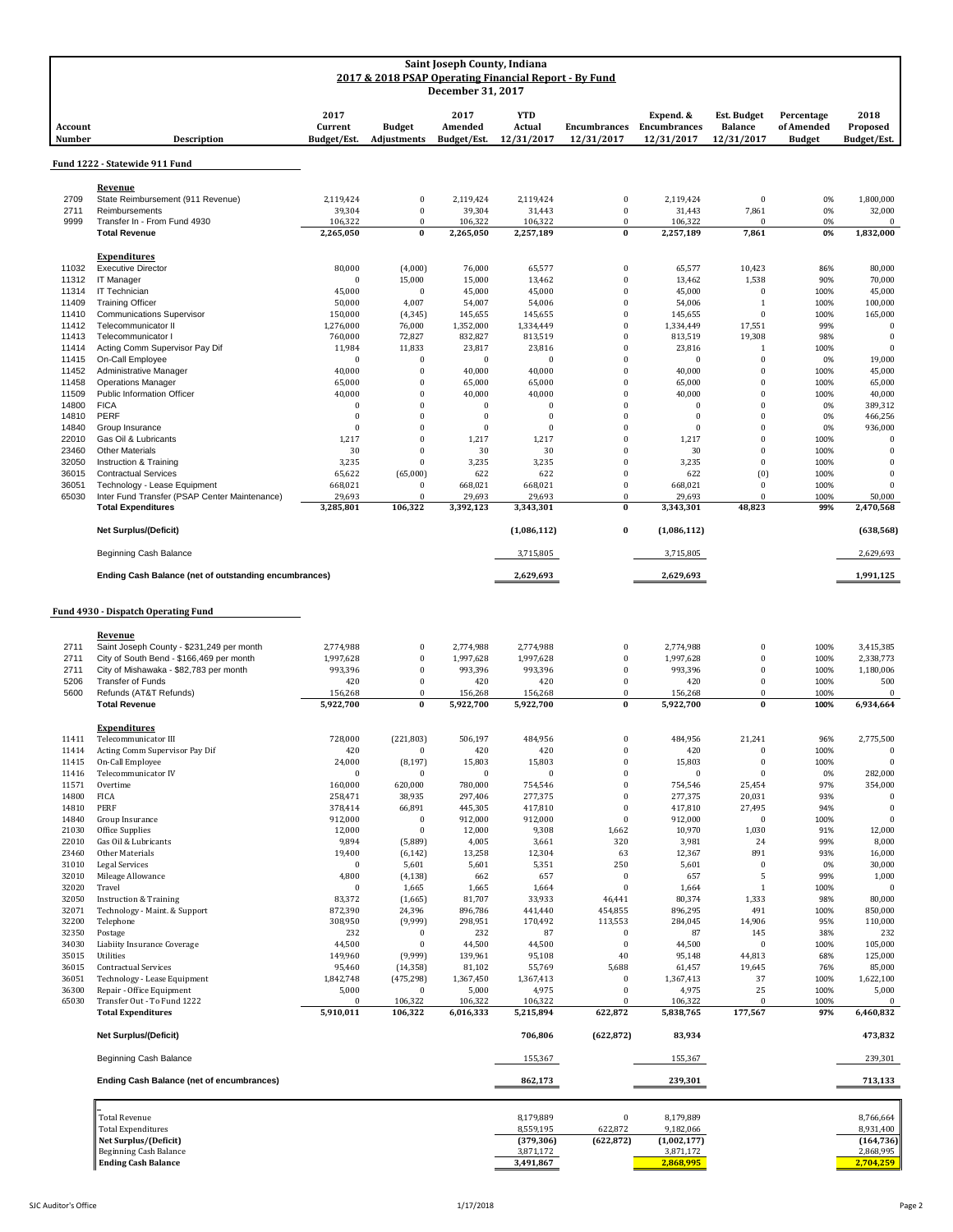|         | Saint Joseph County, Indiana                          |             |                    |                   |            |                     |              |                    |               |             |
|---------|-------------------------------------------------------|-------------|--------------------|-------------------|------------|---------------------|--------------|--------------------|---------------|-------------|
|         | 2017 & 2018 PSAP Operating Financial Report - By Fund |             |                    |                   |            |                     |              |                    |               |             |
|         |                                                       |             |                    | December 31, 2017 |            |                     |              |                    |               |             |
|         |                                                       |             |                    |                   |            |                     |              |                    |               |             |
|         |                                                       | 2017        |                    | 2017              | YTD        |                     | Expend. &    | <b>Est. Budget</b> | Percentage    | 2018        |
| Account |                                                       | Current     | <b>Budget</b>      | Amended           | Actual     | <b>Encumbrances</b> | Encumbrances | <b>Balance</b>     | of Amended    | Proposed    |
| Number  | <b>Description</b>                                    | Budget/Est. | <b>Adjustments</b> | Budget/Est.       | 12/31/2017 | 12/31/2017          | 12/31/2017   | 12/31/2017         | <b>Budget</b> | Budget/Est. |
| Proof   |                                                       |             |                    |                   |            |                     |              |                    |               |             |

2017 monthly payments - Saint Joe County - \$231,249, South Bend - \$166,469, Mishawaka - \$82,783. Total - \$480,501. (1) 2015 and 2017 PSAP Technology Leases - US Bank - payments due twice per year.

|                                                   |           |           |           | 2018    | 2018     |
|---------------------------------------------------|-----------|-----------|-----------|---------|----------|
| <b>Annual Operating Assessment (Fund 4930)</b>    | 2017      | 2018      | Increase  | Percent | Monthly  |
| Saint Joseph County                               | 2.774.983 | 3,415,385 | 640.402   | 49%     | 284,615  |
| City of South Bend                                | 1,997,626 | 2,338,773 | 341,147   | 34%     | 194,898  |
| City of Mishawaka                                 | 993,391   | 1,180,006 | 186,615   | 17%     | 98,334   |
| <b>Total Operating Assessment</b>                 | 5.766.000 | 6.934.164 | 1,168,164 | 100%    | 577,847  |
|                                                   |           |           |           | 2018    | 2018     |
| <b>Annual Captial Assessment (Fund 4931)</b>      | 2017      | 2018      | Increase  | Percent | Monthly  |
| Saint Joseph County                               | 109.580   | 109.571   | (9)       | 55%     | 9,131    |
| City of South Bend                                | 56.500    | 56,506    | 6         | 28%     | 4,709    |
| City of Mishawaka                                 | 33,920    | 33.923    | 3         | 17%     | 2,827    |
| <b>Total Capital Assessment</b>                   | 200,000   | 200,000   | $\bf{0}$  | 100%    | 16,667   |
|                                                   |           |           |           | 2018    | 2018     |
| <b>Annual Debt Service Assessment (Fund 4932)</b> | 2017      | 2018      | Increase  | Percent | Monthly  |
| Saint Joseph County                               | 392.773   | 367.570   | (25, 203) | 54%     | 30,631   |
| City of South Bend                                | 209,117   | 198,966   | (10, 151) | 29%     | 16,581   |
| City of Mishawaka                                 | 124.610   | 118.845   | (5,765)   | 17%     | 9,904    |
| <b>Total Capital Assessment</b>                   | 726,500   | 685,381   | (41, 119) | 100%    | 57,115   |
|                                                   |           |           |           | 2018    | 2018     |
| <b>Total AnnualAssessments</b>                    | 2017      | 2018      | Increase  | Percent | Monthly  |
| Saint Joseph County                               | 3,277,336 | 3,892,526 | 615,190   | 50%     | 324,377  |
| City of South Bend                                | 2,263,243 | 2.594.245 | 331,002   | 33%     | 216,187  |
| City of Mishawaka                                 | 1,151,921 | 1,332,774 | 180,853   | 17%     | 111,065  |
| <b>Total Capital Assessments</b>                  | 6,692,500 | 7,819,545 | 1,127,045 | 100%    | 651,629  |
| Proof                                             | $\Omega$  | $\theta$  | $\theta$  |         | $\bf{0}$ |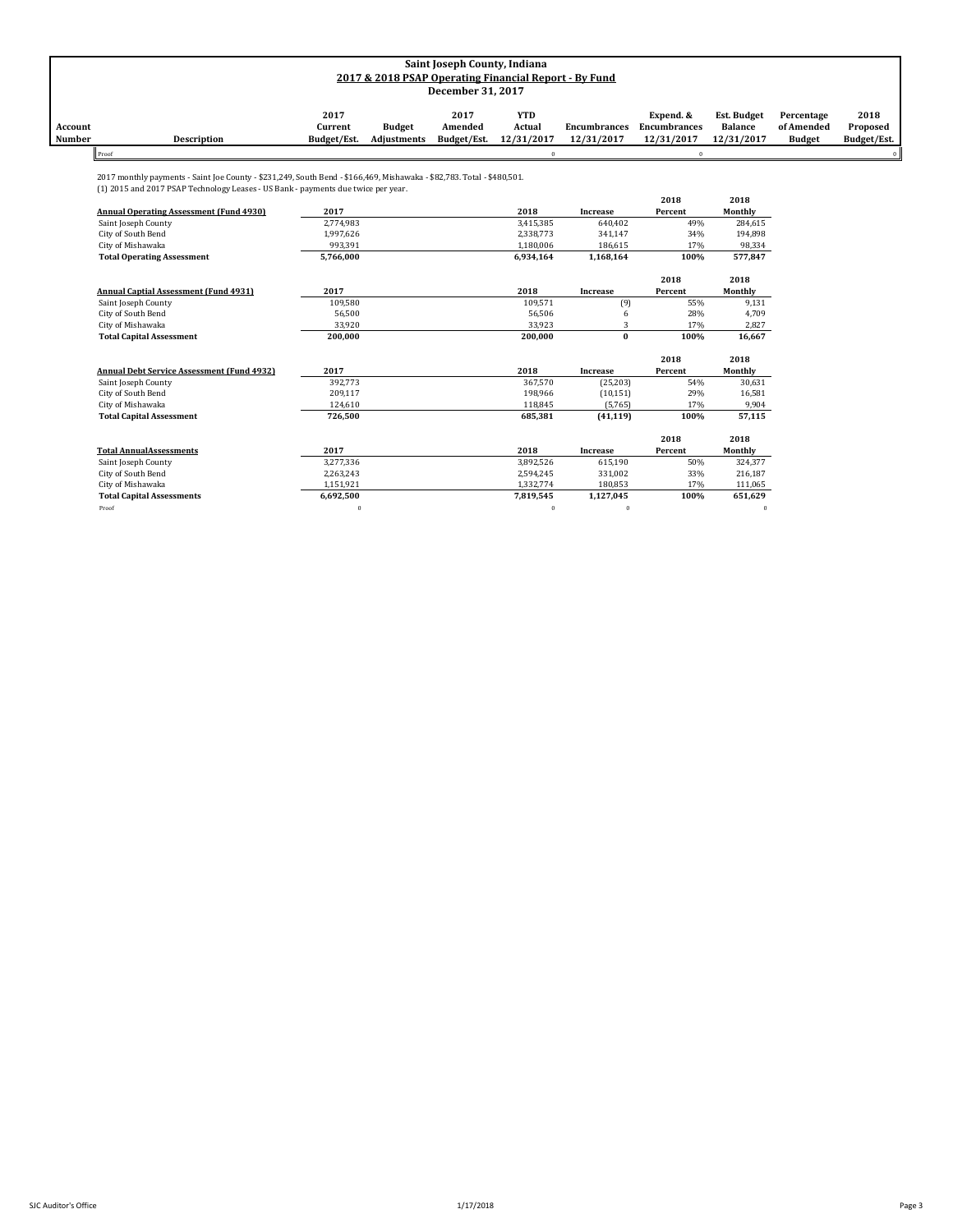## **PSAP Cash Balances December 31, 2017**

| Fund          | Fund                           | <b>Cash Balance</b> | Encumbrances/      | <b>Net Cash</b> |
|---------------|--------------------------------|---------------------|--------------------|-----------------|
| <b>Number</b> | <b>Name</b>                    | 12/31/2017          | <b>Commitments</b> | 12/31/2017      |
|               |                                |                     |                    |                 |
| 1222          | Statewide 911                  | 2,629,692.52        | 0.00               | 2,629,692.52    |
| 4930          | Dispatch Operating             | 862,173.00          | (622, 871.26)      | 239,301.74      |
| 4931          | Dispatch Capital               | 399,984.00          | 0.00               | 399,984.00      |
| 4932          | Dispatch Bond                  | 0.00                | 0.00               | 0.00            |
| 4933          | <b>CEDIT/PSAP Construction</b> | 10,622.60           | (2,833.75)         | 7,788.85        |
| $ -$          | 2015 U.S. Bank Lease Escrow    | 26,762.47           | 0.00               | 26,762.47       |
| $-$           | 2017 U.S. Bank Lease Escrow    | 1,716,671.00        | (1,716,671.00)     | 0.00            |
|               |                                |                     |                    |                 |
|               | Total                          | 5,645,905.59        | (2,342,376.01)     | 3,303,529.58    |

## **PSAP Debt & Lease Amounts December 31, 2017**

|     |                      | Original<br><b>Principal</b> | 12/31/2017<br>Principal | 2018<br>Payments |
|-----|----------------------|------------------------------|-------------------------|------------------|
|     | <b>Name</b>          | <b>Balance</b>               | <b>Balance</b>          | <b>Due</b>       |
| (1) | 2014 CEDIT Bond      | 9,155,000.00                 | 7,850,000.00            | 685,381.26       |
| (2) | 2015 U.S. Bank Lease | 12,000,000.00                | 8,626,275.49            | 1,337,126.82     |
| (3) | 2017 U.S. Bank Lease | 2,500,000.00                 | 2,500,000.00            | 283,493.78       |
|     |                      |                              | 0.00                    |                  |
|     | Total                | 23,655,000.00                | 18,976,275.49           | 2,306,001.86     |

(1) 40 semi-annual payments from 6/30/15 to 12/31/2034

(2) 20 semi-annual payments from 6/30/15 to 12/31/2024

(3) 20 semi-annual payments from 5/16/18 to 11/16/2027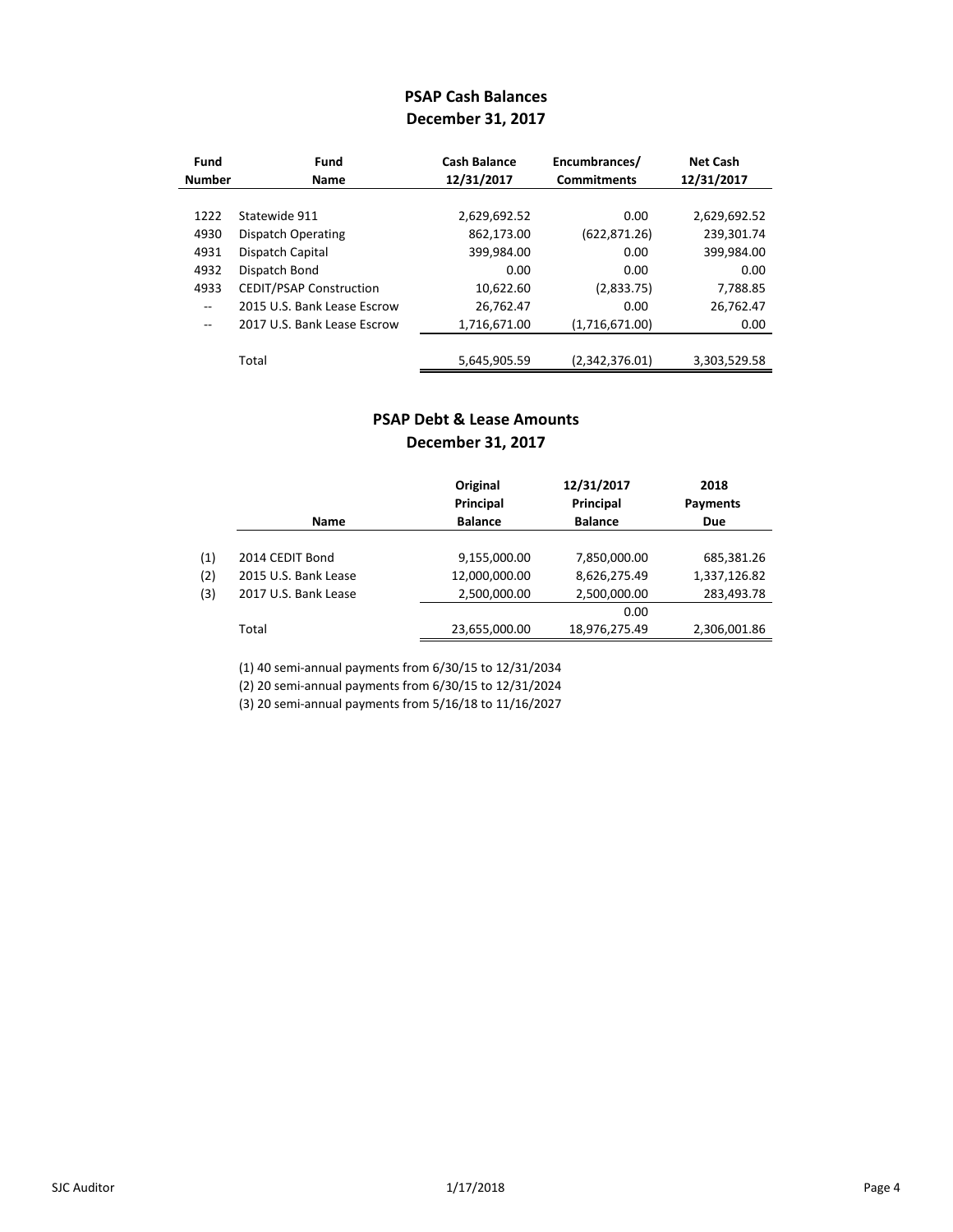

| Type                 | Amount    | Percent |
|----------------------|-----------|---------|
| State 911 Revenue    | 2,119,424 | 23.08%  |
| Saint Joseph County  | 2,774,988 | 30.22%  |
| City of South Bend   | 1,997,628 | 21.76%  |
| City of Mishawaka    | 993,396   | 10.82%  |
| <b>Fund Transfer</b> | 106,322   | 1.16%   |
| Other Refunds        | 188,131   | 2.05%   |
| Use of Fund Balance  | 1,002,177 | 10.91%  |
| <b>Total Revenue</b> | 9,182,066 | 100.00% |